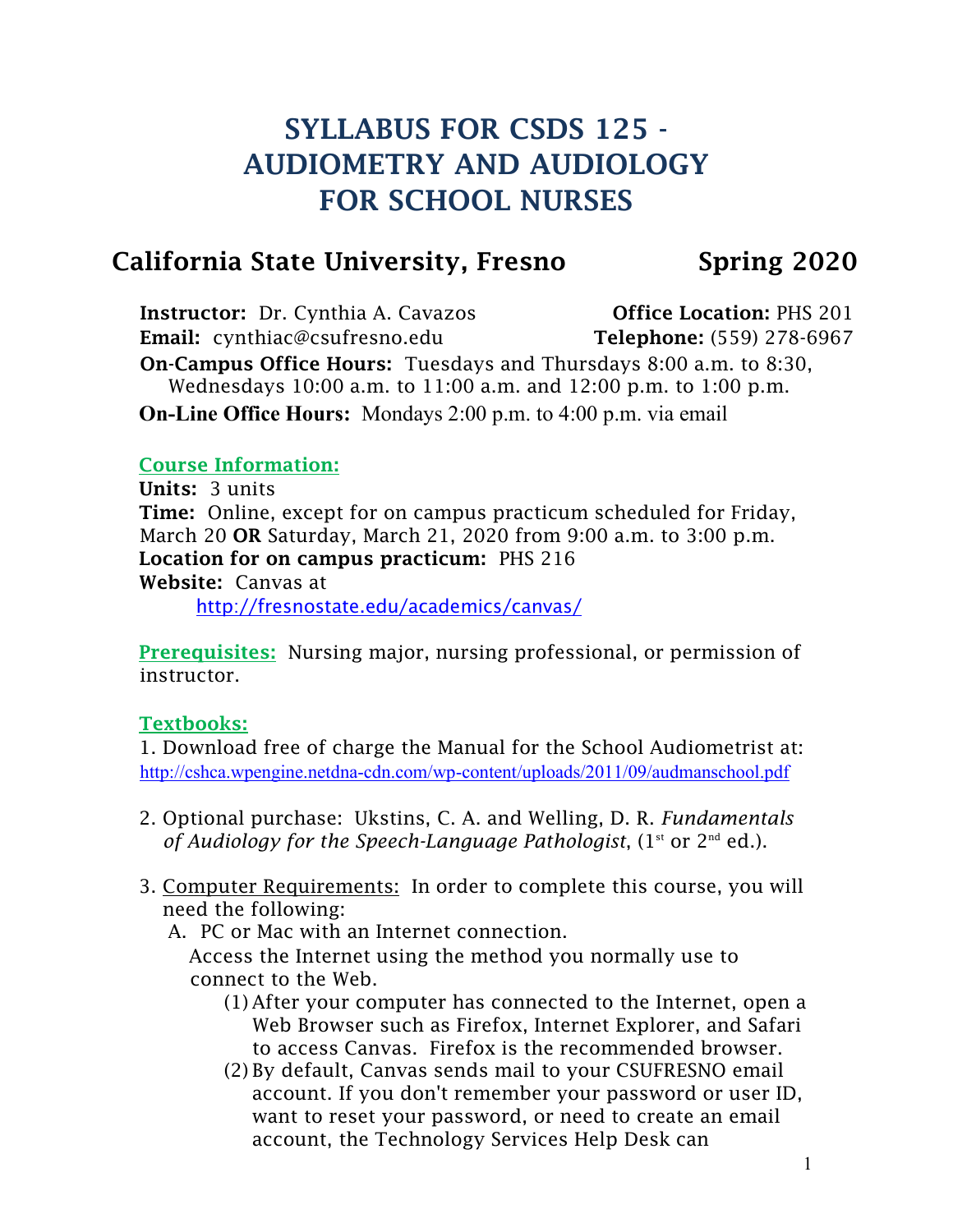assist by contacting 559-278-5000, accessing the web page at: *<http://www.csufresno.edu/technology>* , or using the link on the email login page: <https://email.csufresno.edu/index.php> If you do not check your FRESNO STATE email address regularly, please go in immediately and forward your messages to the account that you do check

- B. Microsoft Office and PowerPoint 2000 or newer version. If you do not have a valid version of Microsoft Office or PowerPoint
- C. Real Player or Windows media player for audio or video clips.
- D. Adobe Acrobat Reader. If you do not have the Adobe Acrobat Reader proceed to: *[http://www.adobe.com](http://www.adobe.com/)* and download the FREE Reader. There is a link on the bottom right side of this website to "Adobe" that will open up another web page allowing you to then download. You will need this plug-in to access documents posted in this class

### Dissemination of Information:

This is an on-line course where course material will be made available via Canvas. The following Canvas components will be utilized:

- 1. Announcements: To share pertinent information quickly
- 2. Assignments: Location where assignments will be posted with instructions and allow submission.
- 3. Modules containing weekly objectives, PowerPoint with audio, additional readings, external links, video clips, assignments and quizzes
- 4. Discussion: To post questions, respond to prompts, and respond to fellow students' posts.
- 5. Quizzes: For taking quizzes and final exam
- 6 Grades: For maintaining on-line grades
- 7. Syllabus: Posting of course syllabus

The course also requires a visit to California State University, Fresno for the practicum portion of the course scheduled for Friday, March 20, 2020 or Saturday, March 21, 2020. Please plan accordingly for the day you have been assigned based upon your course registration date and preference. This experience is worth 100 points. Failure to attend this practicum will automatically grant an incomplete grade.

### Examinations and Major Assignments:

Class quizzes are completed on-line and consist of short answer, multiple-choice and true/false style question that primarily derive from PowerPoint presentations and assigned readings for that specific module. Quizzes range in value from 10 to 25 points each and are timed with an allotment of 30 to 60 minutes. The allotted time will be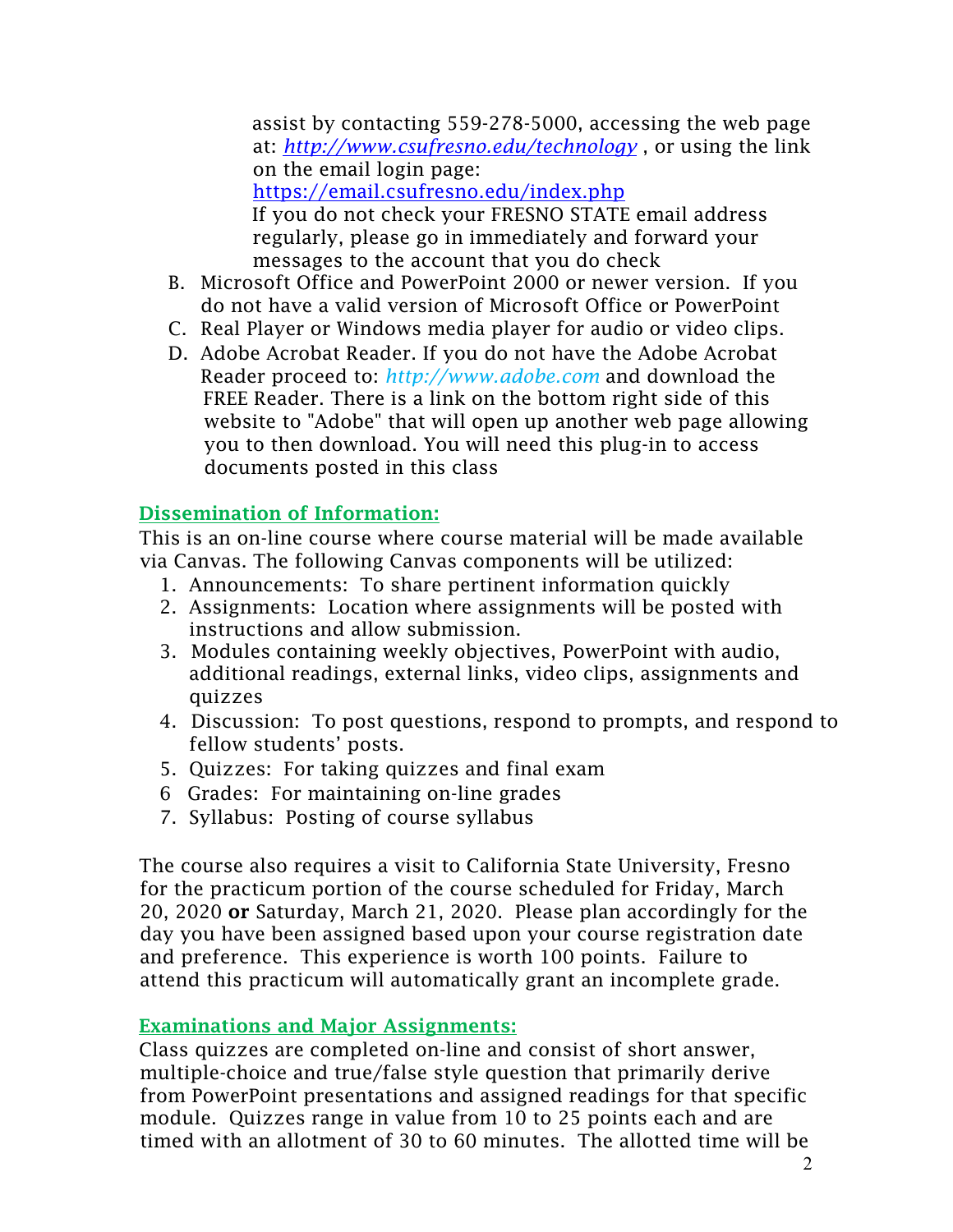stated prior to beginning a quiz. There are 12 quizzes throughout the semester and are tentatively scheduled as outlined in the course schedule contained within this syllabus.

There are 2 class assignments that are worth 30 and 50 points each. The assignments are used as a tool to measure your ability to synthesize material that has thus far been presented. Please see course schedule for due dates.

Final Examination is comprehensive and must be taken on-line during the designated time period. The same question format used for quizzes will also be used for the final. The intent of the final is to measure learning outcomes of course objectives. The final exam is valued at 75 points. To prepare for the final exam, it is suggested that you review quizzes.

#### On-Campus Practicum:

The on-campus practicum is an opportunity for students to get handson experience with the audiometric equipment (i.e., audiometer, otoscope, immittance audiometry, etc.). Students will practice administering and interpreting the variety of tests discussed during the semester. Throughout the day, students will demonstrate competencies on the various lab assignments as listed on the syllabus. This experience is valued at 100 points. Failure to attend this practicum will automatically grant an incomplete grade.

Please be on time for the practicum portion scheduled at California State University, Fresno. Any student who misses more than 30 minutes of the on-campus portion of the class will receive zero points and not be allowed to participate. As a courtesy to others, please turn off all pagers and cell phones. Be respectful and considerate of others.

#### Discussion Board:

Within each module is a "question and answer" format. A question has been posted for all fourteen modules, but **you are only required** to respond to nine forums. You can choose the forum that you would like to answer and to receive credit the answer **must be posted** by midnight of the specified deadline date. Responses made after the deadline date will not be allowed credit.

Each student has the ability of earning up to five points on nine forums (total of 45 points) based on the level of your response. Participation to Canvas discussion groups must be beyond a simple statement of "I agree" or "disagree" or "yes" or "no". Meaningful, well-intended and thoughtful contributions will receive the five-point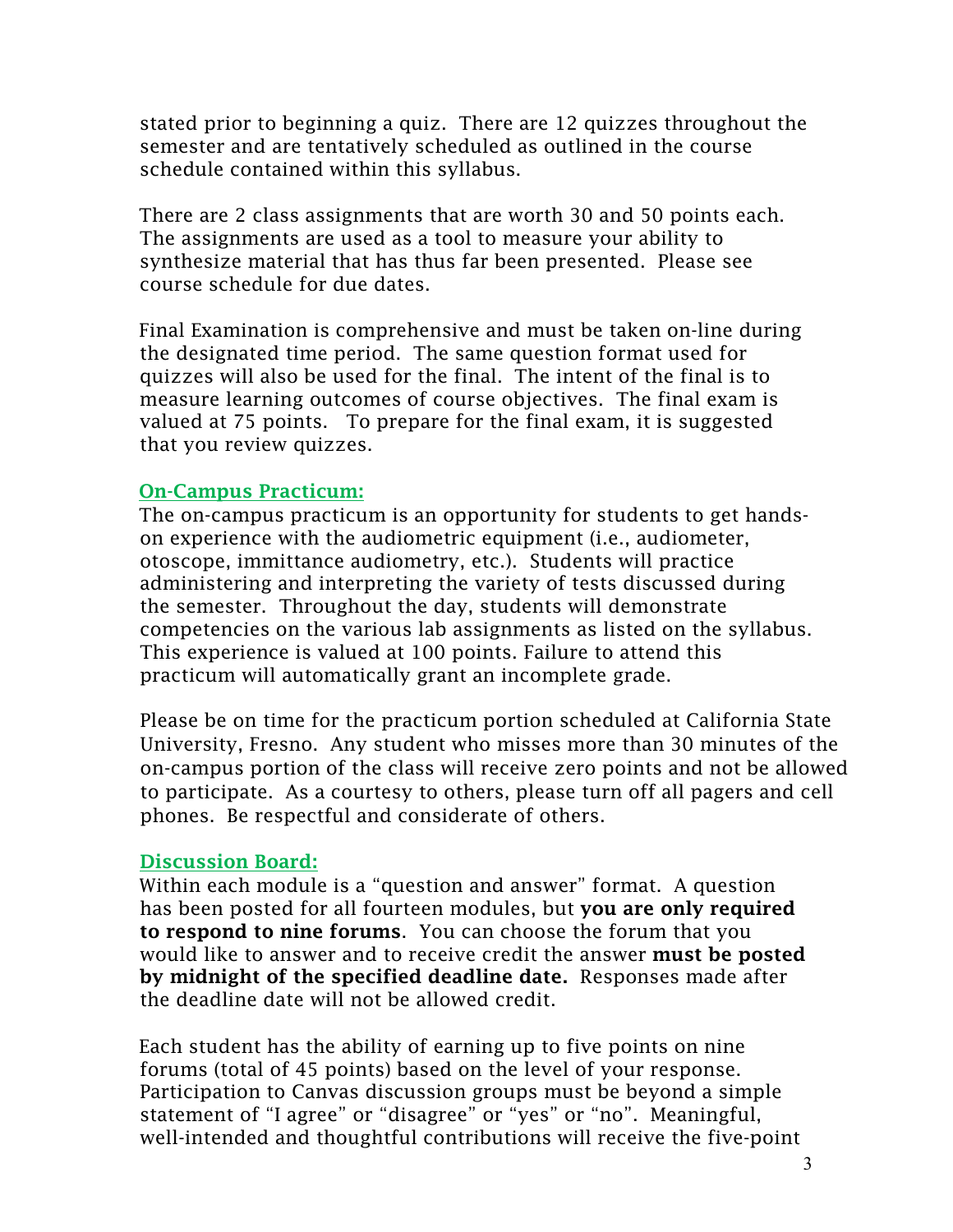maximum allowed per discussion board. I will do my best to keep a current running total of your participation points on the grade book housed within Canvas.

You can also use these forums to ask your own question and answer the questions of others. I will consider your participation in this aspect for those students who have borderline grades (i.e., 89%). If you do not have a question, you can still answer a question or make a comment to show your involvement.

Furthermore, there is also a "student lounge" to speak to your fellow students on items unrelated to class. Sorry, no extra points for this.

#### Make-up Policies:

You are expected to take all quizzes at the regularly schedule times. No special quiz time will be arranged for a student. In case of emergency, please leave a message on voice-mail or an email before the exam. Leaving a message does not mean you will be automatically allowed to make-up the quiz. Emergencies imply cases such as hospitalization of student, death in the family, but not situations such as forgetting the exam date, being too stressed or busy. You still need to discuss the situation with me. Accepted make-ups will be taken during a prearranged date and time. A special password will then need to be provided during an agreed timeframe.

Attendance of the entire on-campus meeting is mandatory and no make-ups of this experience will be allowed. Students who are not able to attend the entire practicum will receive no points for this portion of their grade and a final course grade of "incomplete".

All assignments are due by midnight (PST) on the due date. It is your responsibility to make sure that assignments are turned-in on time. Late submissions will not be accepted and receive a value of zero. Discussion board postings are also due by midnight as stated on the tentative schedule and late postings will be given a value of zero.

The final examination will be available online and must be taken by midnight of Friday, March 27 to receive credit. Any submissions beyond this period will not be graded and a value of zero will be assigned.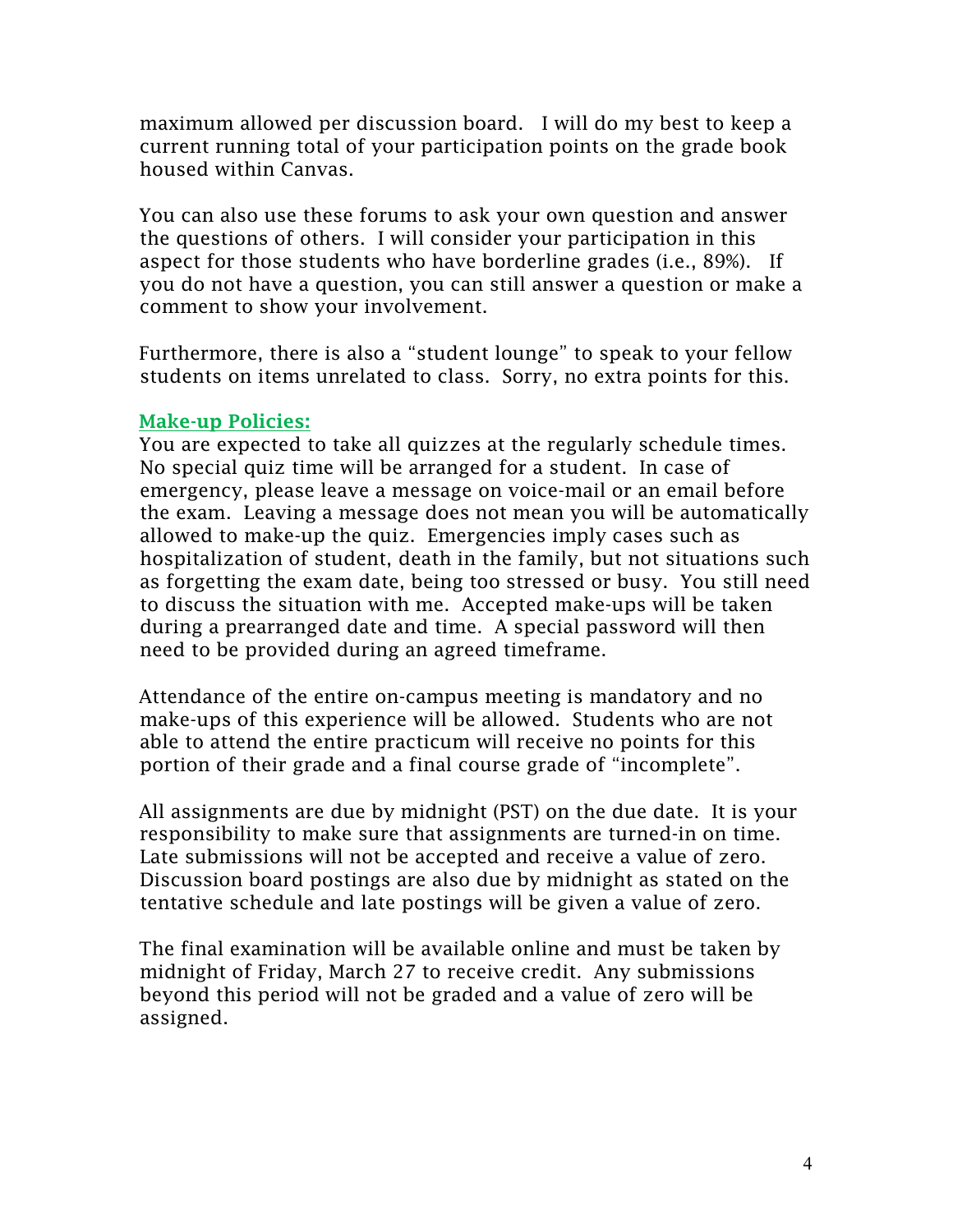#### Grading Policy:

The following will be used to calculate grades:

| 1. Class quizzes (12)                         | 195 points |
|-----------------------------------------------|------------|
| 2. Class assignments                          | 80 points  |
| 3. Discussion Board Participation (9 Minimum) | 45 points  |
| 4. Ice Breaker                                | 5 points   |
| 5. Practicum Attendance and Participation     | 100 points |
| 6. Final Examination (online)                 | 75 points  |
| <b>TOTAL POINTS</b>                           | 500 points |

Grades are assigned according to the University Policy as outlined in the General Catalog. Grades will be determined based on the following:

| $A = 90 - 100\%$ | $B = 80 - 89%$  |
|------------------|-----------------|
| $C = 70 - 79\%$  | $D = 60 - 69\%$ |
| $F = 0 - 59\%$   |                 |

Grades of I, W, CR/NC will be issued ONLY as noted in the General Catalog.

#### Email:

The University provides free email accounts to all students. All CSDS 125 students are required to use their Fresno State email address for instructor only related communications. In addition, if you have something of a personal nature that needs to be discussed, please use the personal email for communication. Don't post to Canvas.

General questions should be posted on the "Q and A" discussion boards so that I am not bombarded with questions that would be helpful for the entire class to "hear", well actually read.

#### Course Goals:

This course prepares students in obtaining certification as a School Audiometrist. It introduces the profession of Audiology, hearing loss and its medical aspects. This course also encompasses the components of a hearing conservation program, basic assessment and management of individuals with hearing loss, and the fundamentals in interpreting diagnostic test results. Upon successful completion, you may submit official transcripts and application to the State of California along with appropriate fee payment to obtain the School Audiometrist Certificate.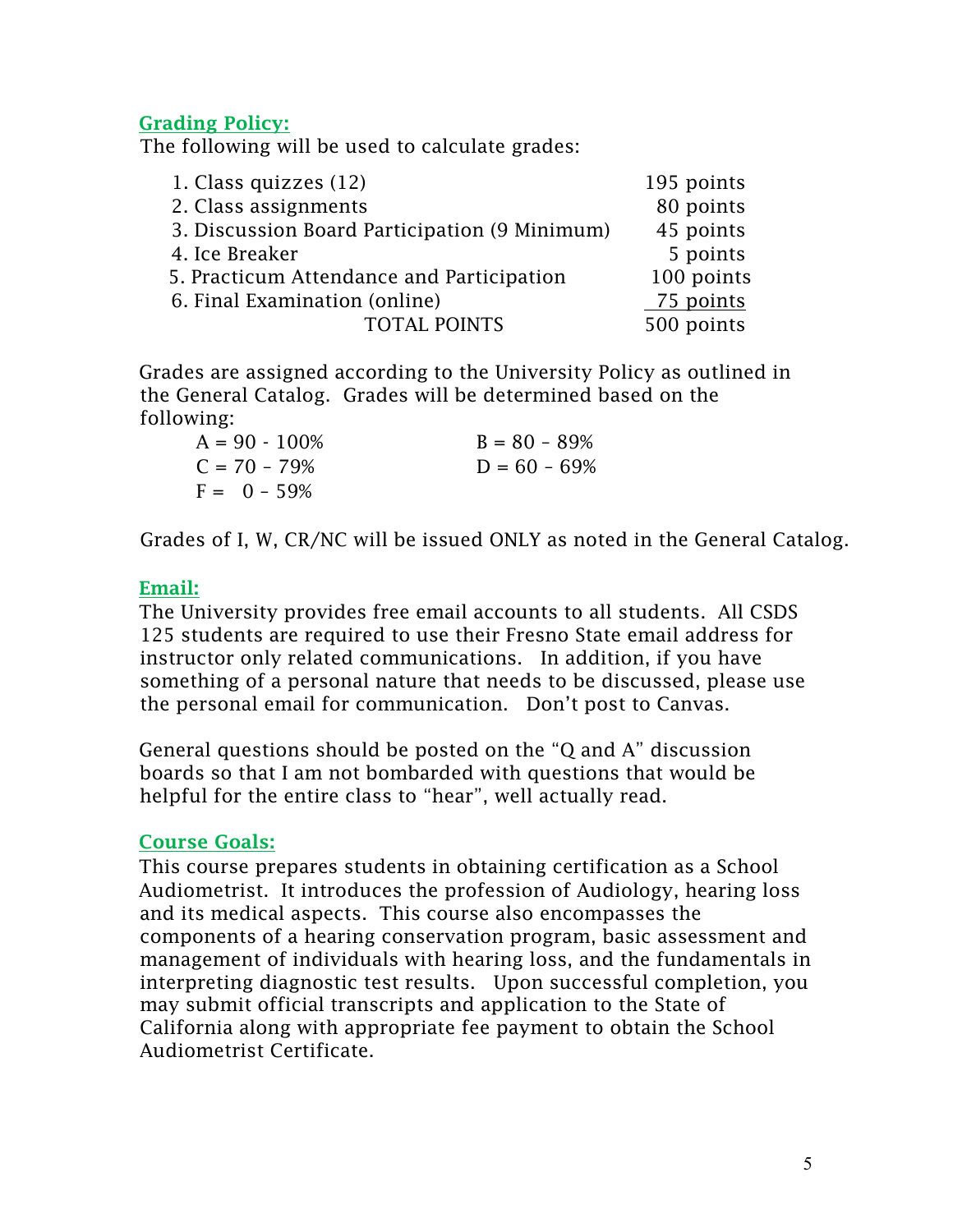### Primary Learning Outcomes:

The goals for this course are intended to assist the Nursing student whose aim is to complete the requirements for the School Nurse credential. As part of this credential, a course on audiometric testing and the administration of a hearing conservation program is required. The competent student will successfully attain the specific skills:

- 1. Overview of legislation and mandates impacting California's Newborn Hearing Screening Program (NHSP) and Hearing Conservation Program (HCP)
- 2. Knowledge of anatomy and physiology of the auditory system
- 3. Basic otoscopy
- 4. Comprehension of the pathways of human sound conduction
- 5. Discuss common disorders associated with the human auditory system
- 6. Fundamental audiological measurements
- 7. Knowledge of hearing loss and its impact on normal childhood development
- 8. Competency on audiometric screening
- 9. Proficiency of threshold tracking and testing
- 10. Skills with testing exceptional children
- 11. Completion of basic audiologic evaluation procedures of the auditory system
- 12. Fundamental interpretation of audiometric test findings
- 13. Comprehension of the school nurse's role in testing, recordkeeping, and management of California's Hearing Conservation Program
- 14. Familiarity with the latest technology and tools utilized to assess hearing sensitivity and aid in re(habilitation)

### Practicum Experience:

The practicum experience is scheduled in the CSDS Department, PHS 216, at California State University, Fresno for Friday, March 20 or Saturday, March 21. You will be notified prior to the start of class which day you have been assigned. In order to prepare, the following goals and objectives have been created for the practicum:

#### Goal 1: Ability to perform basic otoscopy

Objectives:

- a. Prepare client
- b. Easily manipulate otoscopic equipment
- c. External inspection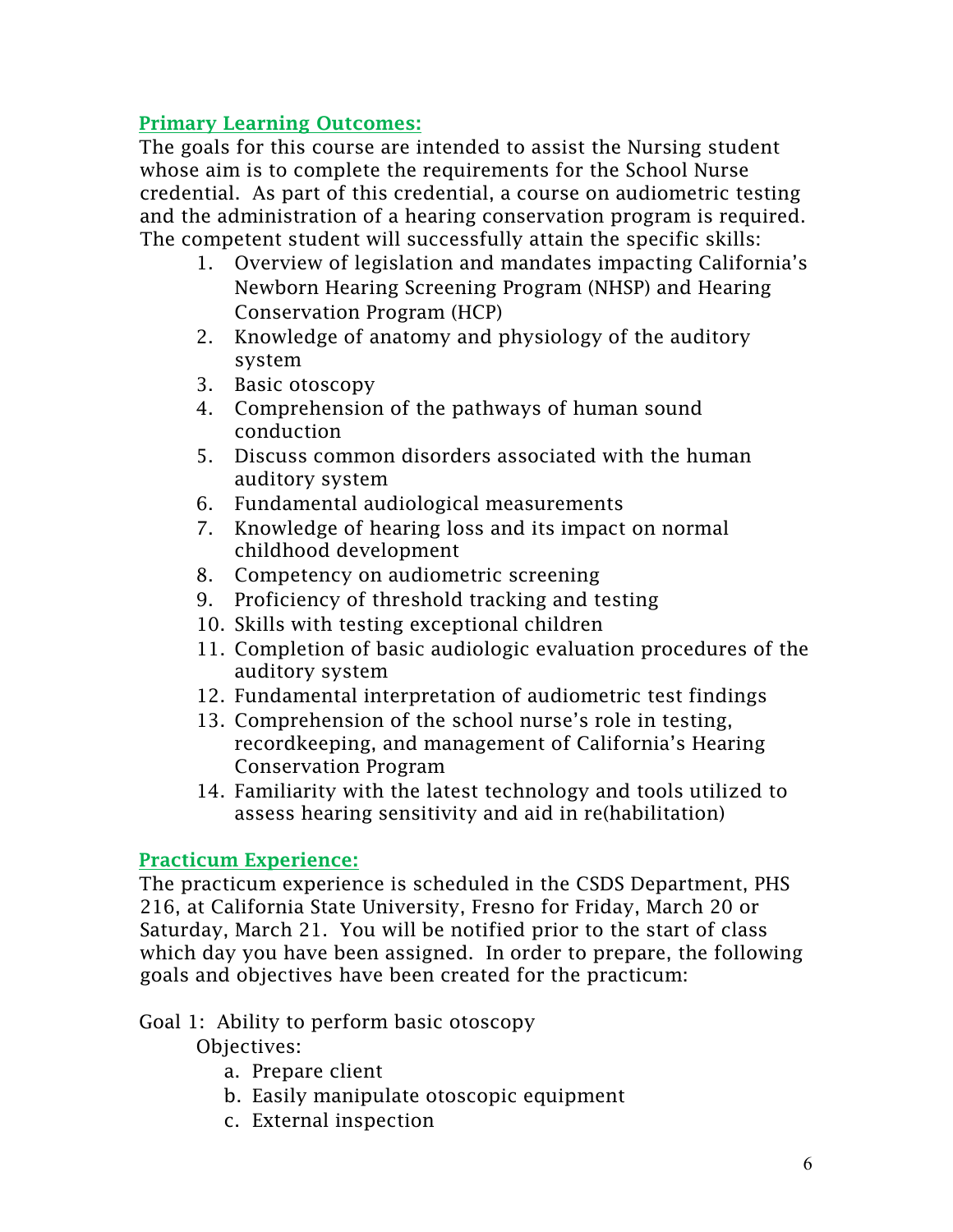- d. Internal inspection
- e. Identification of landmarks, features, and/or disorders

### Goal 2: Ability to perform listening check

Objectives:

- a. Ease with the manipulation of the audiometric controls
- b. Competency with completing the listening check form
- c. Simple troubleshooting
- Goal 3: Ability to perform pure tone threshold screen Objectives:
	- a. Appropriate use of audiometric equipment
	- b. Familiarity with the constraints of the test environment
	- c. Understand the requirements of the HCP
	- d. Proper instruction and preparation of client
	- e. Perform hearing screening on another student
	- f. Record findings
	- g. Discuss pass/refer criteria
- Goal 4: Ability to perform pure tone thresholds as part of a HCP Objectives:
	- a. Appropriate use of audiometric equipment
	- b. Familiarity of the constraints of the test environment
	- c. Proper instruction and preparation of client
	- d. Perform hearing threshold testing on another student
	- e. Understand the requirements of the HCP
	- f. Record findings
	- g. Discuss pass/refer criteria
	- h. Review play audiometry techniques

Goal 5: Ability to perform immittance and otoacoustic emissions (OAE) testing

- a. Proper use of the equipment
- b. Appropriate instructions to the client
- c. Ability to interpret the tympanogram based on Jerger's classification system
- d. Understand pass/refer implications of OAE
- e. Identify disorders that require referral

### Study Suggestions:

1. Plan to spend sufficient time working with the content of the course.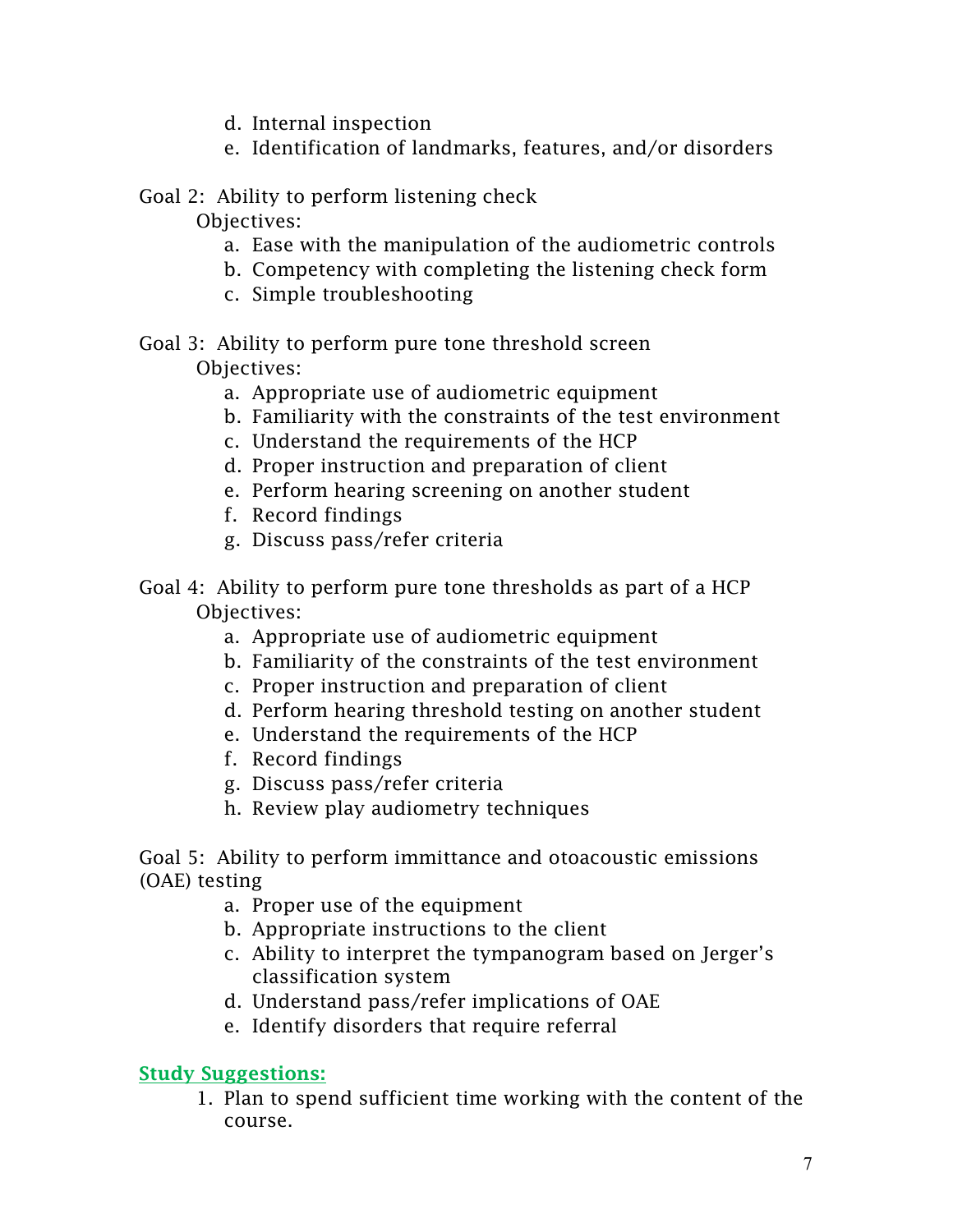- 2. Read the assigned pages before the material is covered in the class.
- 3. Take notes from the audio of the PowerPoint presentations.
- 4. Study regularly, not the night before the quiz.
- 5. Please see me right away if you need help with the subject matter.

#### Classroom Behavior:

Please use netiquette while participating on-line. There is a good source on the "Welcome Letter" that was emailed to each student and is also posted on the announcement section of Canvas. Students are encouraged to ask other students for general assistance by posting their questions on the discussion boards. Direct questions regarding the quizzes or exam are inappropriate as some students may have not yet taken the tests.

"The classroom is a special environment in which students and faculty come together to promote learning and growth. It is essential to this learning environment that respect for the rights of others seeking to learn, respect for the professionalism of the instructor, and the general goals of academic freedom are maintained. Differences of viewpoint or concern should be expressed in terms which are supportive of the leaning process, creating an environment in which students and faculty may learn to reason with clarity and compassion, to share of themselves without losing their identities, and to develop an understanding of the community in which they live. Student conduct which disrupts the learning process shall not be tolerated and may lead to disciplinary action and/or removal from class."

#### Students with Disabilities:

Upon identifying themselves to the instructor and the university, students with disabilities will receive reasonable accommodation for learning and evaluation. For more information, contact Services to Students with Disabilities (559-278-2811). Please notify the instructor immediately of any special accommodation you may need.

#### Honor Code:

"Members of the CSU Fresno academic community adhere to principles of academic integrity and mutual respect while engaged in university work and related activities." You should: a) understand or seek clarification about expectations for academic integrity in this course (including no cheating, plagiarism and inappropriate collaboration)

- b) neither give nor receive unauthorized aid on examinations or other course work that is used by the instructor as the basis of grading.
- c) take responsibility to monitor academic dishonesty in any form and to report it to the instructor or other appropriate official for action.

#### Cheating and Plagiarism:

"Cheating is the actual or attempted practice of fraudulent or deceptive acts for the purpose of improving one's grade or obtaining course credit; such acts also include assisting another student to do so. Typically, such acts occur in relation to examinations. However, it is the intent of this definition that the term 'cheating' not be limited to examination situations only, but that it includes any and all actions by a student that are intended to gain an unearned academic advantage by fraudulent or deceptive means. Plagiarism is a specific form of cheating which consists of the misuse of the published and/or unpublished works of others by misrepresenting the material (i.e., their intellectual property) so used as one's own work." Penalties for cheating and plagiarism range from zero points to a grade of an F on a particular assignment, through an F for the course, to expulsion from the university. For more information on the University's policy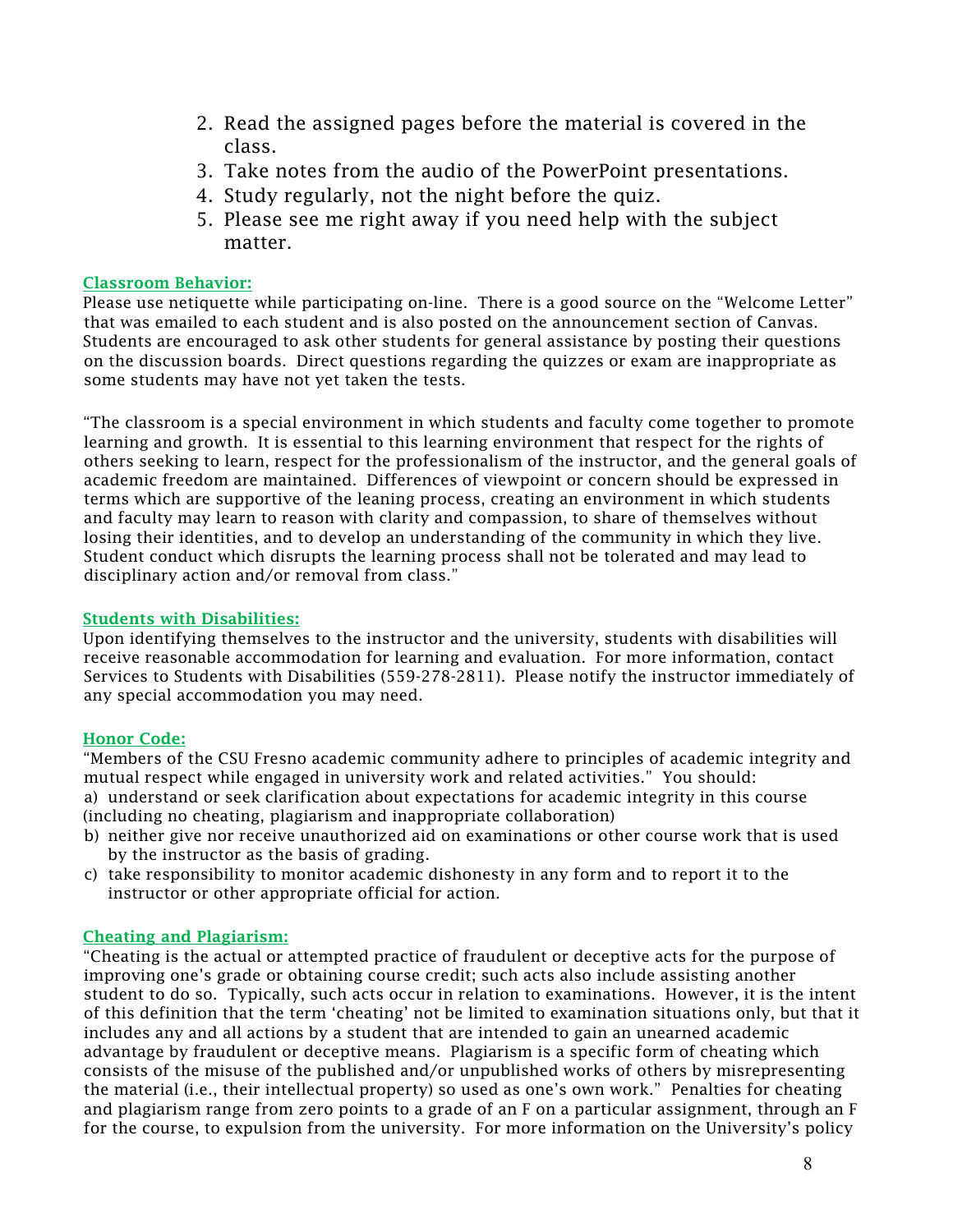regarding cheating and plagiarism, refer to the Class Schedule (Legal Notices on Cheating and Plagiarism) or the University catalog (Policies and Regulations). As an on-line course, you must always use your best ethical judgment.

#### Drop for Serious and Compelling Reason:

A request to drop a class for serious and compelling reasons must be completed in ink and on an add/drop card and must be approved by the instructor, the department chair and the Dean of the School. Documentation will be required prior to approval of a drop for serious and compelling reasons. Failing or performing poorly in a class are not an acceptable serious and compelling reason within the university policy, nor is dissatisfaction with the subject matter, class, or instructor. If for some reason you are not in a position to take this class and would like to drop, please do so during the regular drop period.

#### Subject to Change:

This syllabus and schedule are subject to change in the event of extenuating circumstances. It is your responsibility to regularly (suggested at least every other day) check on announcements that may be posted on Canvas.

#### Tentative Schedule

|       | DATE ASSIGNMENTS/QUIZZES/EXAMS/           | <b>POINT</b> |
|-------|-------------------------------------------|--------------|
|       | DISCUSSION BOARD (DB) POSTING             | VALUE        |
|       | DUE MIDNIGHT (PST) ON LISTED              |              |
|       | <b>DATE</b>                               |              |
|       | <b>School Starts</b>                      |              |
| Tues. | Module 1 (Introduction) opens             |              |
| 1/21  | Module 2 (Anatomy & Physiology of the     |              |
|       | Human Ear) opens                          |              |
|       | Quiz 1 opens                              |              |
|       | Quiz 2 opens                              |              |
| Fri.  | Module 3 (Otoscopy) opens                 |              |
| 1/24  | Module 4 (Sound Conduction) opens         |              |
|       | Quiz 3 opens                              |              |
|       | Quiz 4 opens                              |              |
| Mon.  | Quiz 1 closes                             | 10           |
| 1/27  | Quiz 2 closes                             | 20           |
|       | DB <sub>1</sub> closes                    |              |
|       | DB 2 closes                               |              |
|       | Icebreaker Due                            | 5            |
| Fri.  | Module 5 (Disorders of the Ear) opens     |              |
| 1/31  | Module 6 (Audiometric Measurements) opens |              |
|       | Quiz 5 opens                              |              |
|       | Quiz 6 opens                              |              |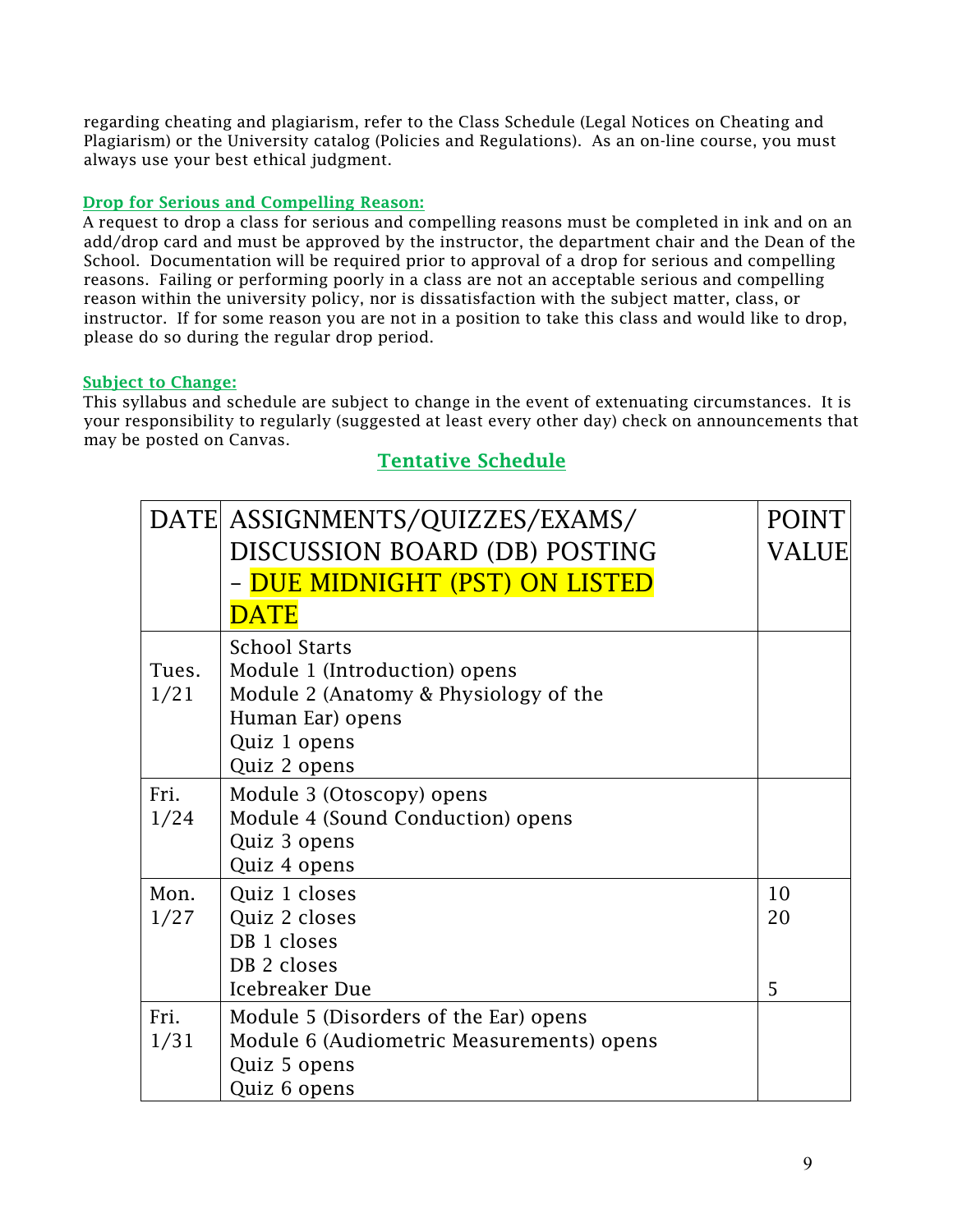|              | DATE ASSIGNMENTS/QUIZZES/EXAMS/                                                     | <b>POINT</b> |
|--------------|-------------------------------------------------------------------------------------|--------------|
|              | <b>DISCUSSION BOARD (DB) POSTINGS</b>                                               | <b>VALUE</b> |
|              | - <mark>DUE MIDNIGHT (PST) ON LISTED</mark>                                         |              |
|              | <b>DATE</b>                                                                         |              |
| Mon.         | Quiz 3 closes                                                                       | 10           |
| 2/3          | Quiz 4 closes                                                                       | 15           |
|              | DB 3 closes<br>DB 4 closes                                                          |              |
| Fri.         | Module 7 (Effects of Hearing Loss) opens                                            |              |
| 2/7          | Module 8 (Audiometric Screening) opens                                              |              |
|              | NO Quiz 7                                                                           |              |
|              | Quiz 8 opens<br>Module 7 assignment available                                       |              |
| Mon.         | Quiz 5 closes                                                                       | 20           |
| 2/10         | Quiz 6 closes                                                                       | 10           |
|              | DB 5 closes                                                                         |              |
|              | DB 6 closes                                                                         |              |
| Fri.         | Module 9 (Threshold Tracking) opens                                                 |              |
| 2/14<br>Mon. | Quiz 9 opens<br>Quiz 8 closes                                                       | 25           |
| 2/17         | DB 7 closes                                                                         |              |
|              | DB 8 closes                                                                         |              |
| Wed.         |                                                                                     |              |
| 2/19         | Assignment Module 7 due                                                             | 50           |
| Fri.<br>2/21 | Module 10 (Testing Exceptional Children) openpens<br>Module 10 assignment available |              |
| Mon.         | Quiz 9 closes                                                                       | 20           |
| 2/24         | DB 9 closes                                                                         |              |
| Fri.<br>2/28 | Module 11 (Audiological Evaluation) opens<br>Quiz 11 opens                          |              |
| Mon.         | Quiz 10 closes                                                                      | 10           |
| 3/2          | DB 10 closes                                                                        |              |
| Wed.         |                                                                                     |              |
| 3/4          | Assignment Module 10 due                                                            | 30           |
| Fri.         | Module 12 (Audiometric Interpretation) opens                                        |              |
| 3/6          | 13 (Role of the School Nurse) opens<br>Quiz 12 opens                                |              |
|              | NO quiz 13                                                                          |              |